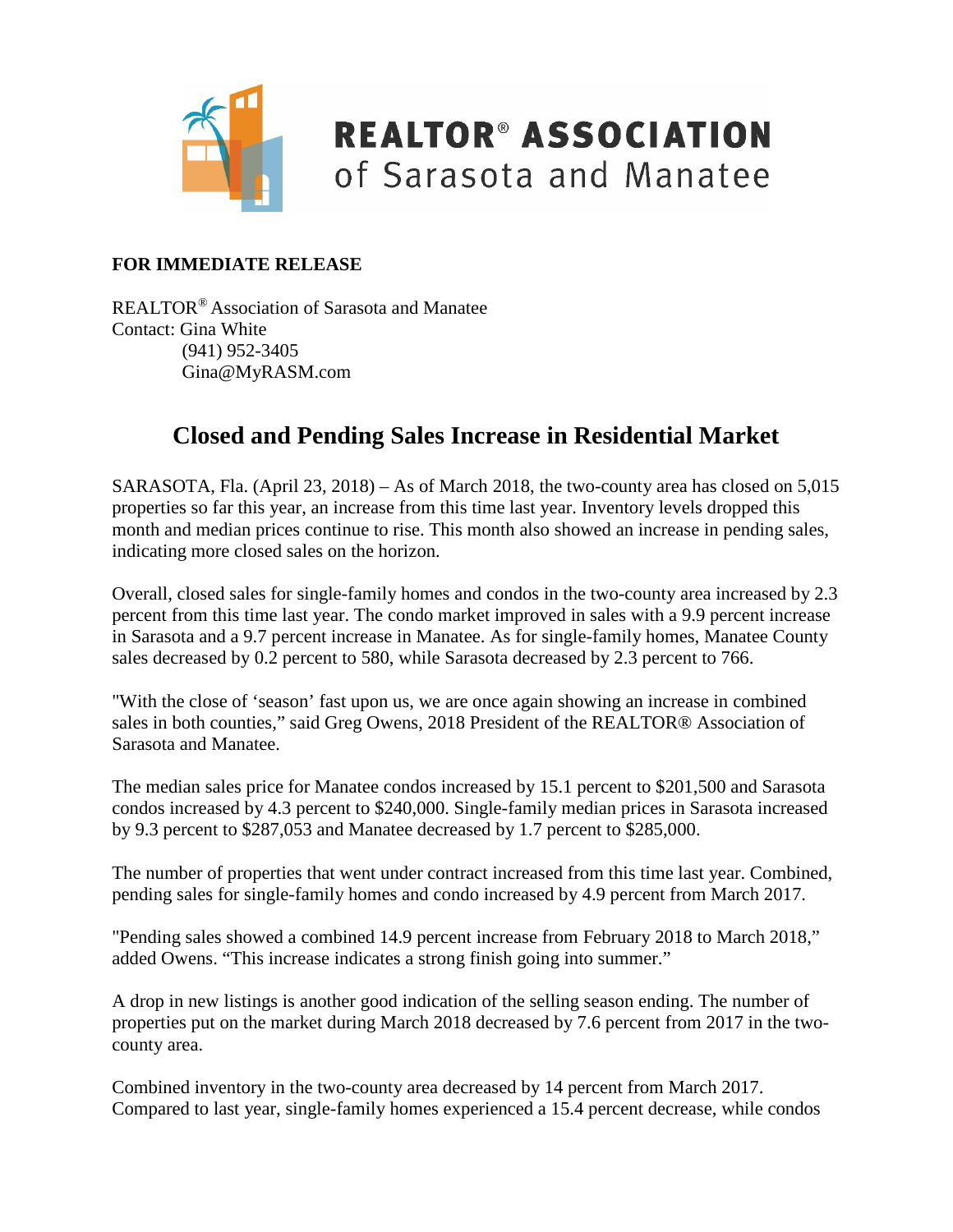decreased by 11.4 percent. When compared to last month, inventory decreased by 12.2 percent in the two-county area.

The market is strong on the seller's side this month. Manatee condos represent a 4.5-month supply and Sarasota condos are at a 4.8 month-supply. Manatee single-family homes are at a 4.0 month supply and Sarasota single-family homes are at a 4.1-month supply.

Monthly reports are provided by Florida REALTORS® with data compiled from My Florida Regional Multiple Listing Service. For comprehensive statistics dating back to 2005, visit [www.MyRASM.com/statistics.](http://www.myrasm.com/statistics)

###

#### **About REALTOR® Association of Sarasota and Manatee**

The REALTOR® Association of Sarasota and Manatee (RASM) is the largest real estate trade association in Sarasota and Manatee counties, serving over 6,500 members. RASM provides technology, training, networking and business support to members, and supports a healthy real estate market by upholding high professional and ethical standards through a Code of Ethics, ongoing education and certification programs. As the advocate for the real estate brokerage industry, RASM is the Voice for Real Estate® in the Sarasota/Manatee region. For more information, call (941) 952-3400 or visit [www.myrasm.com.](http://www.myrasm.com/)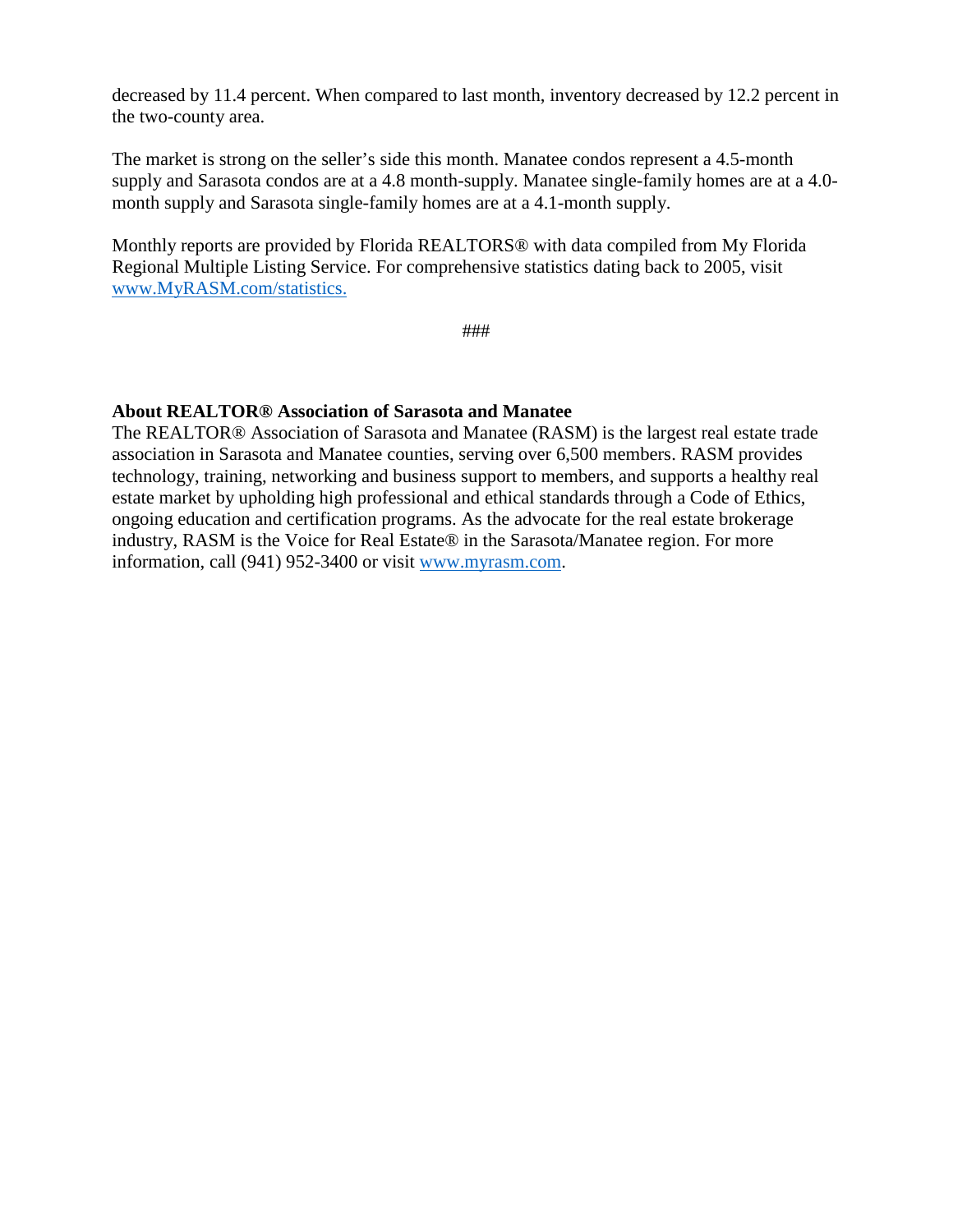### Monthly Market Summary - March 2018 Manatee County Single Family Homes



**Percent Change** 



|                                        | March 2018      | March 2017      | Year-over-Year |
|----------------------------------------|-----------------|-----------------|----------------|
| <b>Closed Sales</b>                    | 580             | 581             | $-0.2%$        |
| Paid in Cash                           | 165             | 160             | 3.1%           |
| <b>Median Sale Price</b>               | \$285,000       | \$290,000       | $-1.7%$        |
| <b>Average Sale Price</b>              | \$367,268       | \$338,860       | 8.4%           |
| <b>Dollar Volume</b>                   | \$213.0 Million | \$196.9 Million | 8.2%           |
| Med. Pct. of Orig. List Price Received | 96.2%           | 95.6%           | 0.6%           |
| <b>Median Time to Contract</b>         | 47 Days         | 47 Days         | 0.0%           |
| <b>Median Time to Sale</b>             | 97 Days         | 97 Days         | 0.0%           |
| <b>New Pending Sales</b>               | 670             | 637             | 5.2%           |
| <b>New Listings</b>                    | 736             | 787             | $-6.5%$        |
| Pending Inventory                      | 910             | 872             | 4.4%           |
| Inventory (Active Listings)            | 2,051           | 2,375           | $-13.6%$       |
| Months Supply of Inventory             | 4.0             | 4.7             | $-14.9%$       |
|                                        |                 |                 |                |



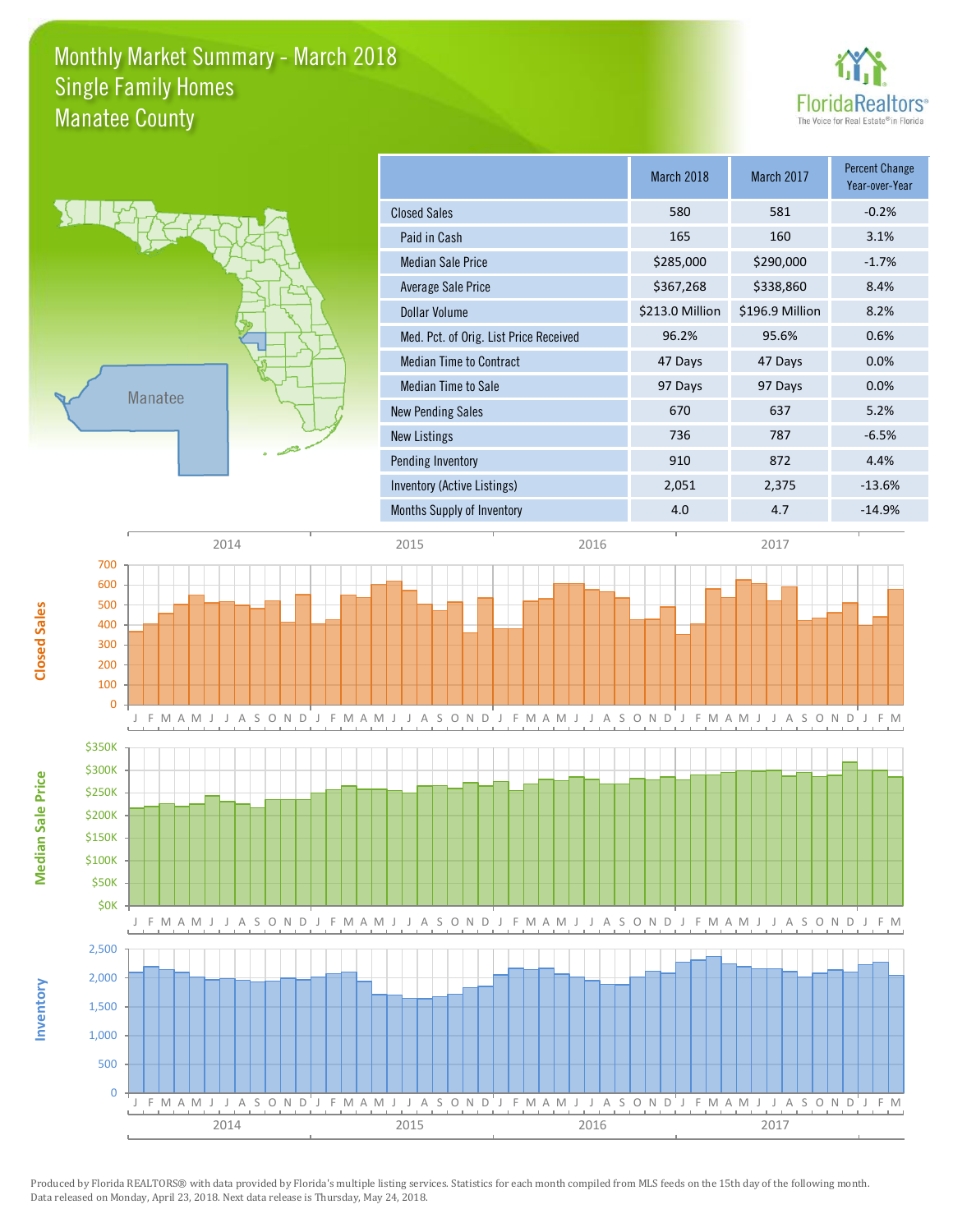### Monthly Market Summary - March 2018 Sarasota County Single Family Homes





|                                        | March 2018      | March 2017      | <b>Percent Change</b><br>Year-over-Year |
|----------------------------------------|-----------------|-----------------|-----------------------------------------|
| <b>Closed Sales</b>                    | 766             | 784             | $-2.3%$                                 |
| Paid in Cash                           | 295             | 317             | $-6.9%$                                 |
| <b>Median Sale Price</b>               | \$287,053       | \$262,621       | 9.3%                                    |
| Average Sale Price                     | \$412,904       | \$350,055       | 18.0%                                   |
| <b>Dollar Volume</b>                   | \$316.3 Million | \$274.4 Million | 15.2%                                   |
| Med. Pct. of Orig. List Price Received | 95.2%           | 95.0%           | 0.2%                                    |
| Median Time to Contract                | 51 Days         | 53 Days         | $-3.8%$                                 |
| <b>Median Time to Sale</b>             | 94 Days         | 98 Days         | $-4.1%$                                 |
| <b>New Pending Sales</b>               | 888             | 880             | 0.9%                                    |
| New Listings                           | 886             | 1,001           | $-11.5%$                                |
| Pending Inventory                      | 1,194           | 1,268           | $-5.8%$                                 |
| Inventory (Active Listings)            | 2,754           | 3,302           | $-16.6%$                                |
| Months Supply of Inventory             | 4.1             | 5.1             | $-19.6%$                                |





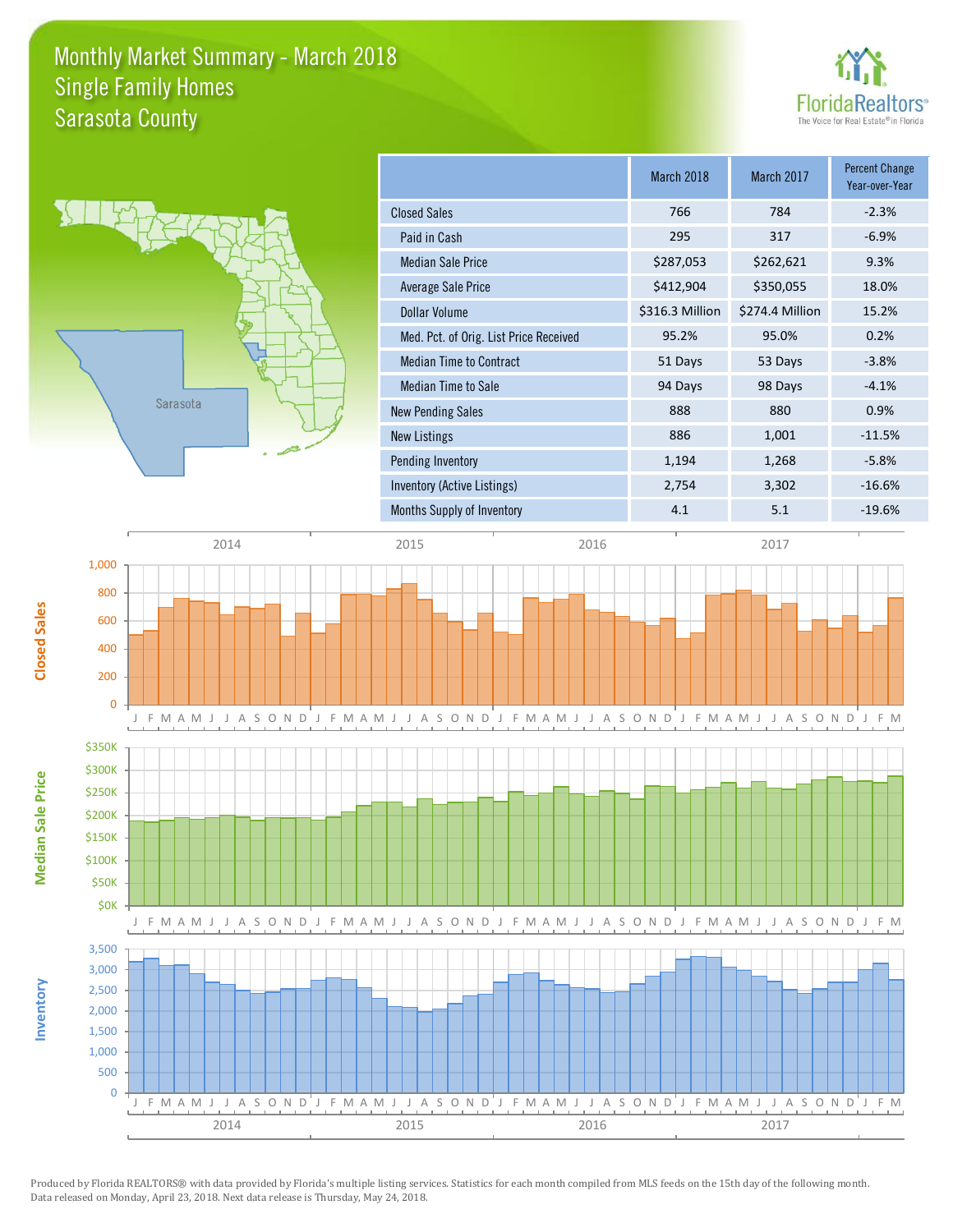### Monthly Market Summary - March 2018 Manatee County Townhouses and Condos





**Median Sale Price**

**Median Sale Price** 

**Closed Sales**

**Inventory**

|                                        | March 2018     | March 2017     | <b>Percent Change</b><br>Year-over-Year |
|----------------------------------------|----------------|----------------|-----------------------------------------|
| <b>Closed Sales</b>                    | 284            | 259            | 9.7%                                    |
| Paid in Cash                           | 165            | 142            | 16.2%                                   |
| <b>Median Sale Price</b>               | \$201,500      | \$175,000      | 15.1%                                   |
| <b>Average Sale Price</b>              | \$245,563      | \$212,192      | 15.7%                                   |
| <b>Dollar Volume</b>                   | \$69.7 Million | \$55.0 Million | 26.9%                                   |
| Med. Pct. of Orig. List Price Received | 94.9%          | 95.5%          | $-0.6%$                                 |
| <b>Median Time to Contract</b>         | 46 Days        | 37 Days        | 24.3%                                   |
| <b>Median Time to Sale</b>             | 87 Days        | 81 Days        | 7.4%                                    |
| <b>New Pending Sales</b>               | 299            | 294            | 1.7%                                    |
| <b>New Listings</b>                    | 286            | 333            | $-14.1%$                                |
| <b>Pending Inventory</b>               | 376            | 364            | 3.3%                                    |
| Inventory (Active Listings)            | 944            | 1,042          | $-9.4%$                                 |
| <b>Months Supply of Inventory</b>      | 4.5            | 4.8            | $-6.3%$                                 |
|                                        |                |                |                                         |

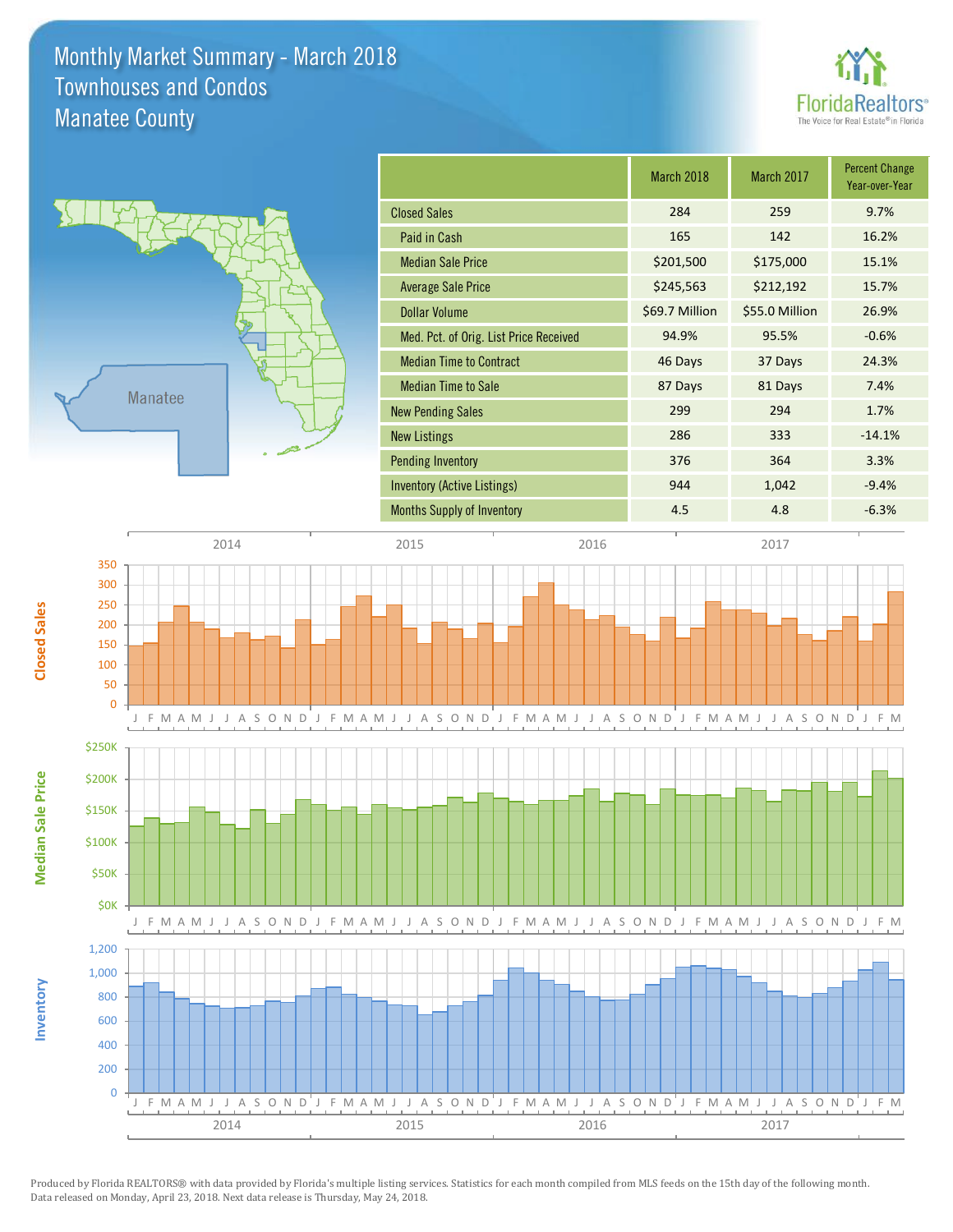### Monthly Market Summary - March 2018 Sarasota County Townhouses and Condos





| March 2018      | March 2017      | <b>Percent Change</b><br>Year-over-Year |
|-----------------|-----------------|-----------------------------------------|
| 454             | 413             | 9.9%                                    |
| 293             | 287             | 2.1%                                    |
| \$240,000       | \$230,000       | 4.3%                                    |
| \$405,745       | \$341,458       | 18.8%                                   |
| \$184.2 Million | \$141.0 Million | 30.6%                                   |
| 94.6%           | 94.5%           | 0.1%                                    |
| 66 Days         | 53 Days         | 24.5%                                   |
| 107 Days        | 99 Days         | 8.1%                                    |
| 491             | 491             | 0.0%                                    |
| 473             | 533             | $-11.3%$                                |
| 696             | 633             | 10.0%                                   |
| 1,615           | 1,845           | $-12.5%$                                |
| 4.8             | 6.0             | $-20.0%$                                |
|                 |                 |                                         |



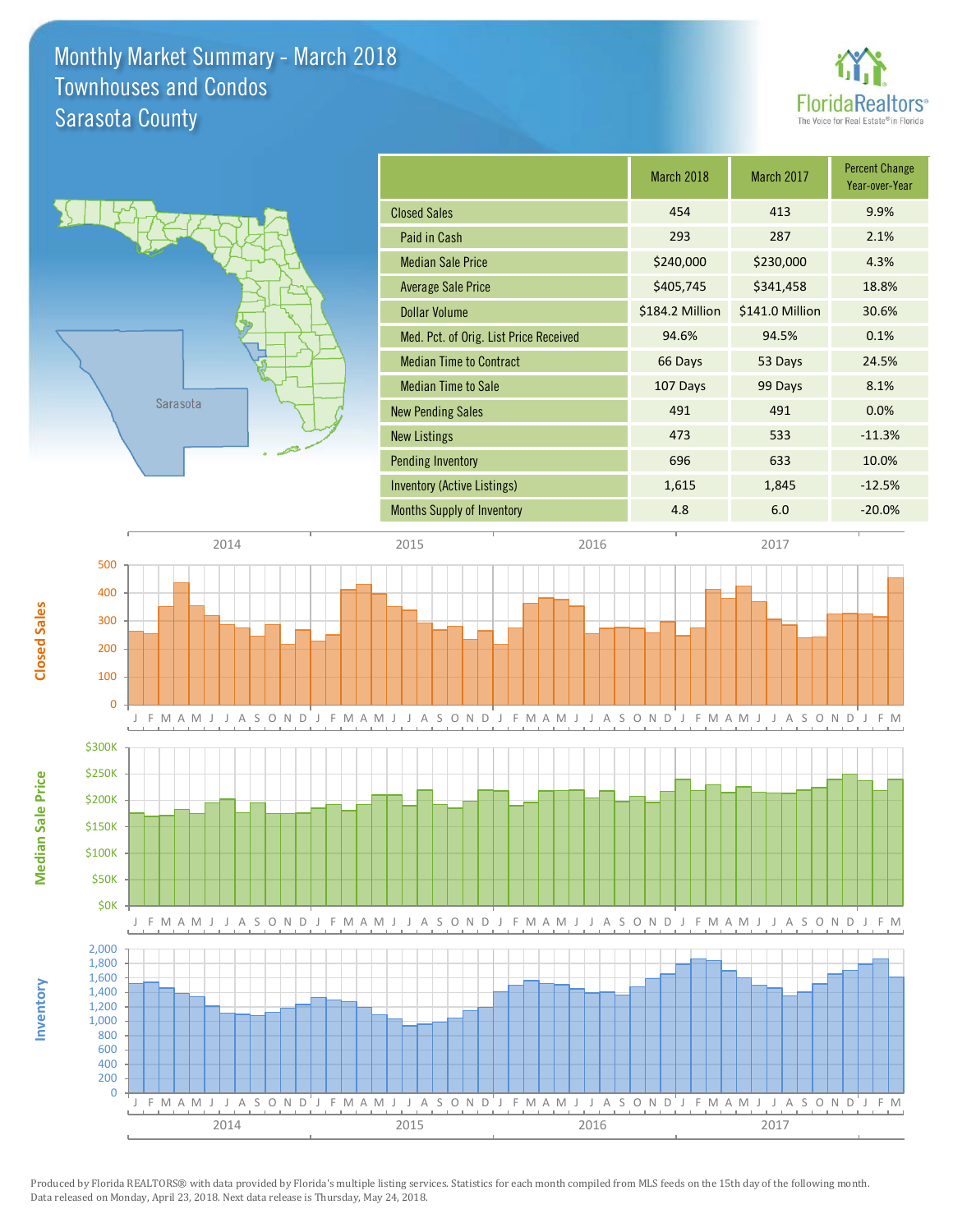

## **REALTOR® ASSOCIATION** of Sarasota and Manatee

# **Expanded Statistical Report**

# Sarasota and Manatee Counties March 2018

For more detailed reports, visit http://www.MyRASM.com/statistics/

Sarasota/Manatee Realtor® Magazine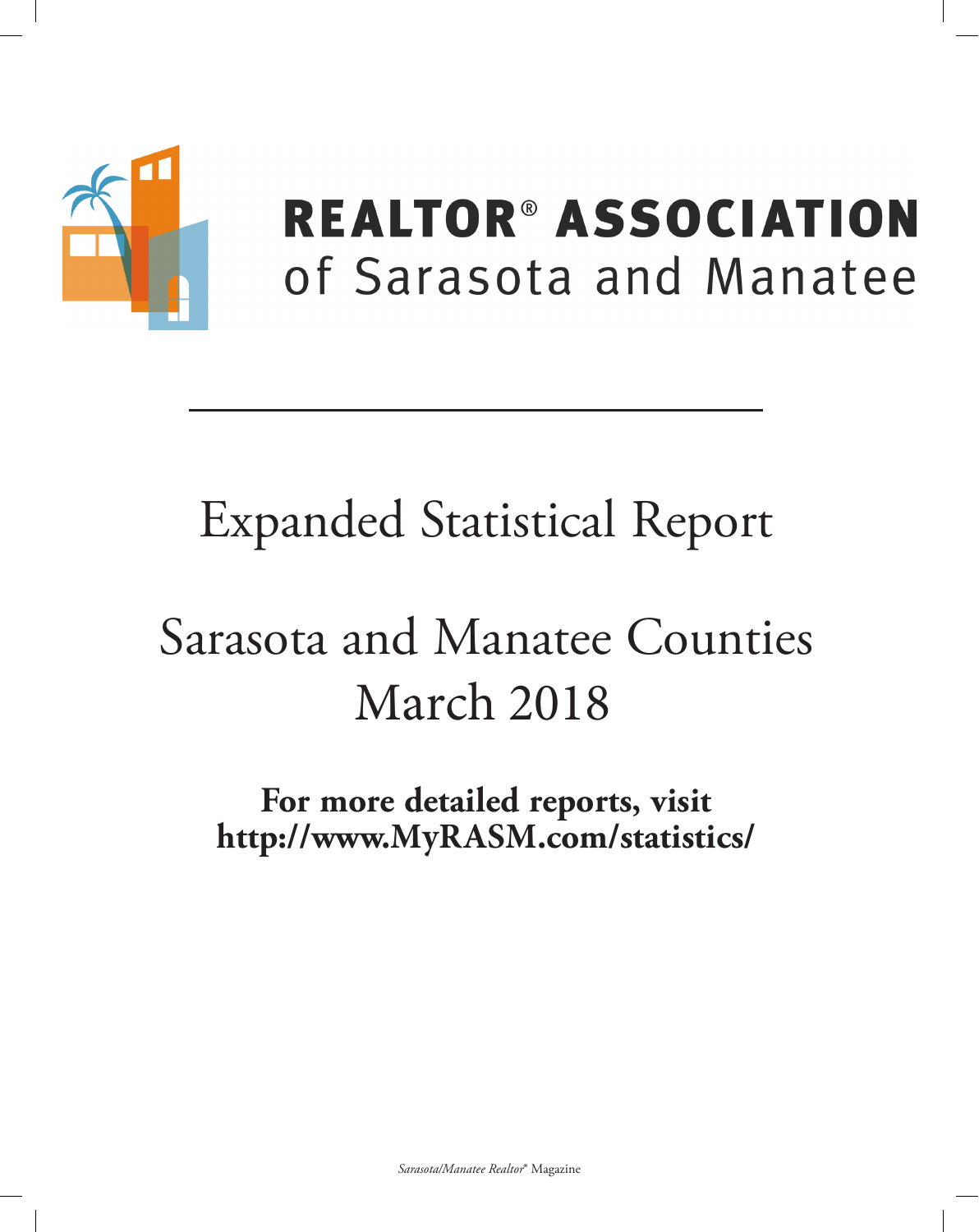#### Monthly Distressed Market - March 2018 Manatee County Single Family Homes



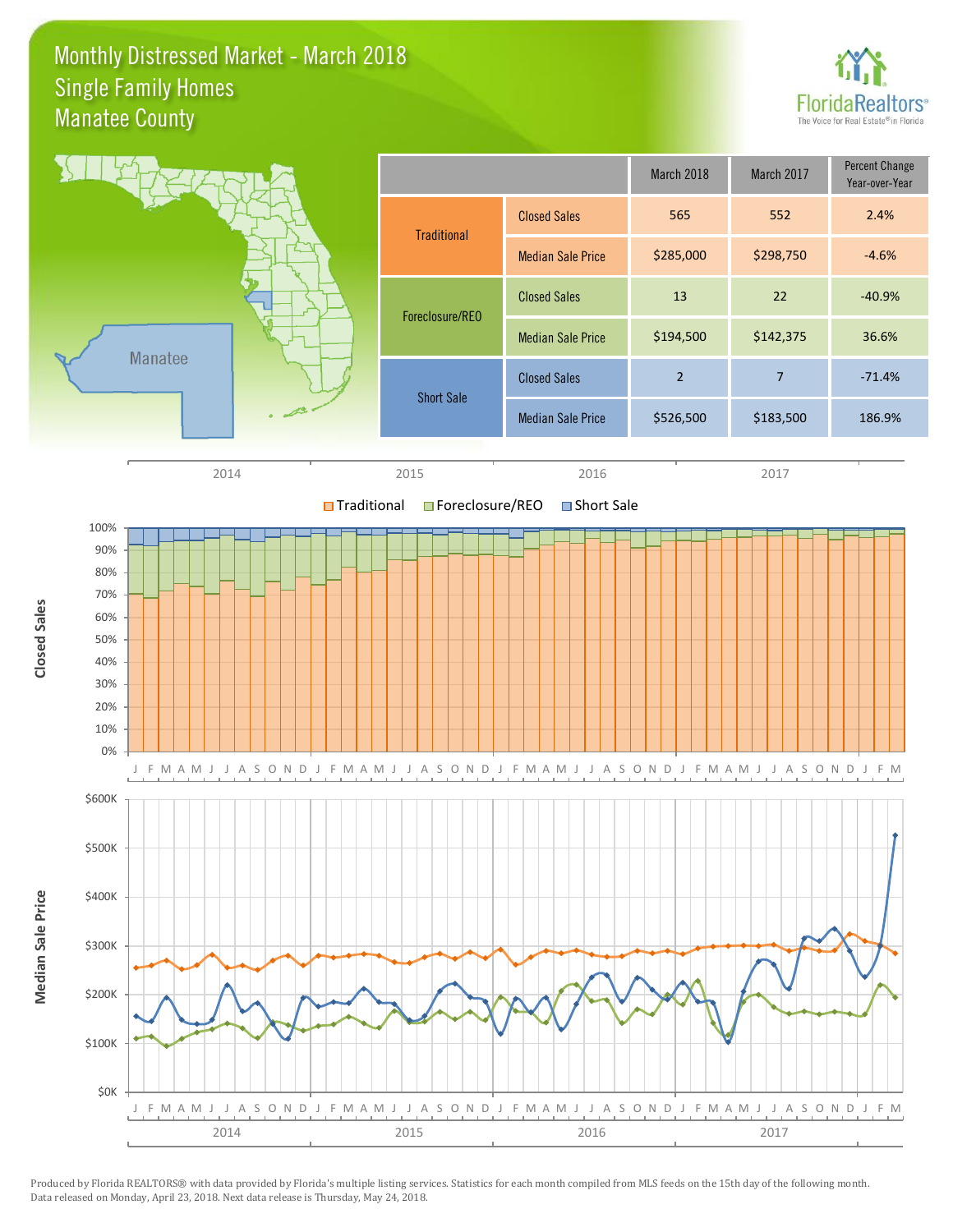### Monthly Distressed Market - March 2018 Sarasota County Single Family Homes



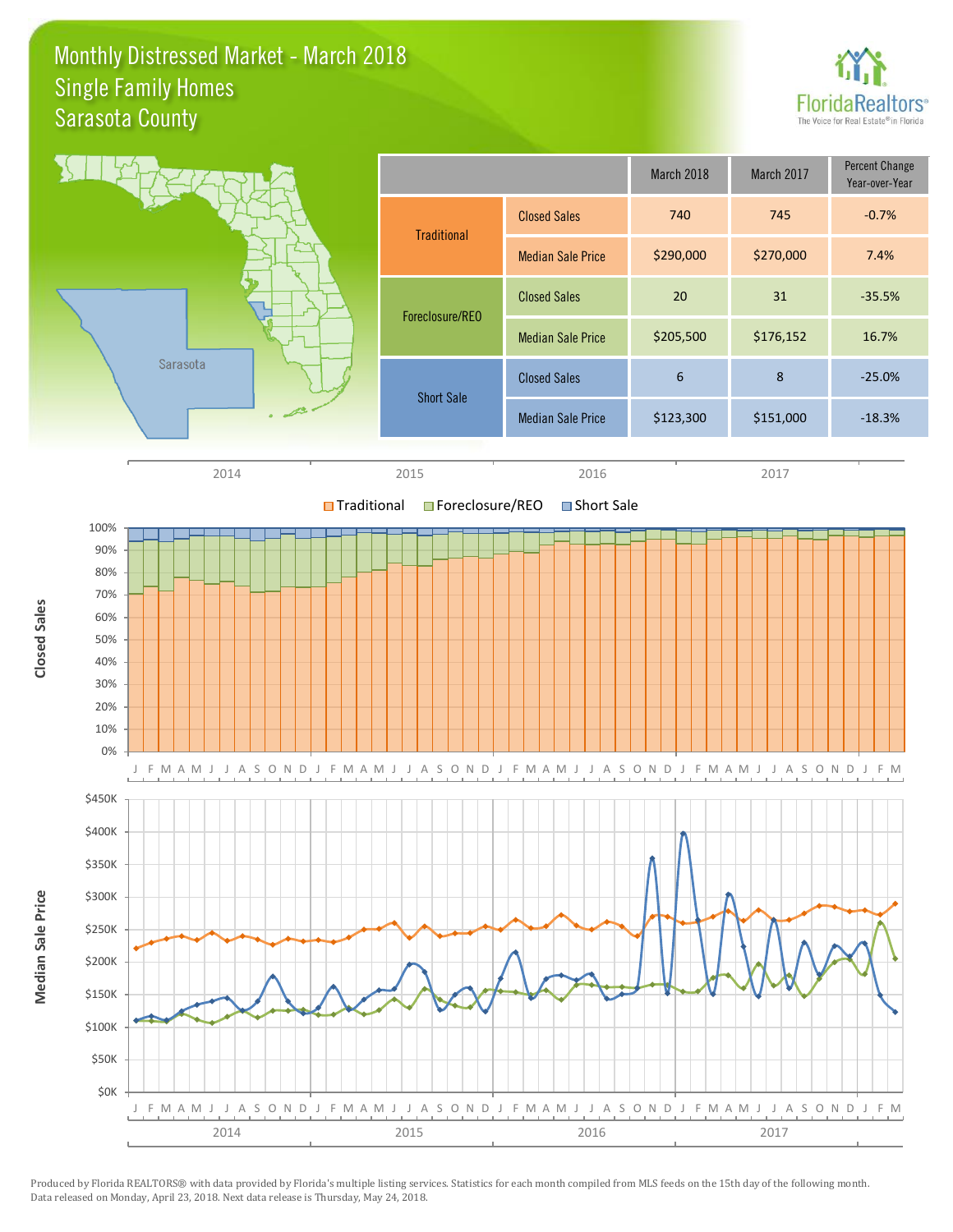Monthly Distressed Market - March 2018 Manatee County Townhouses and Condos